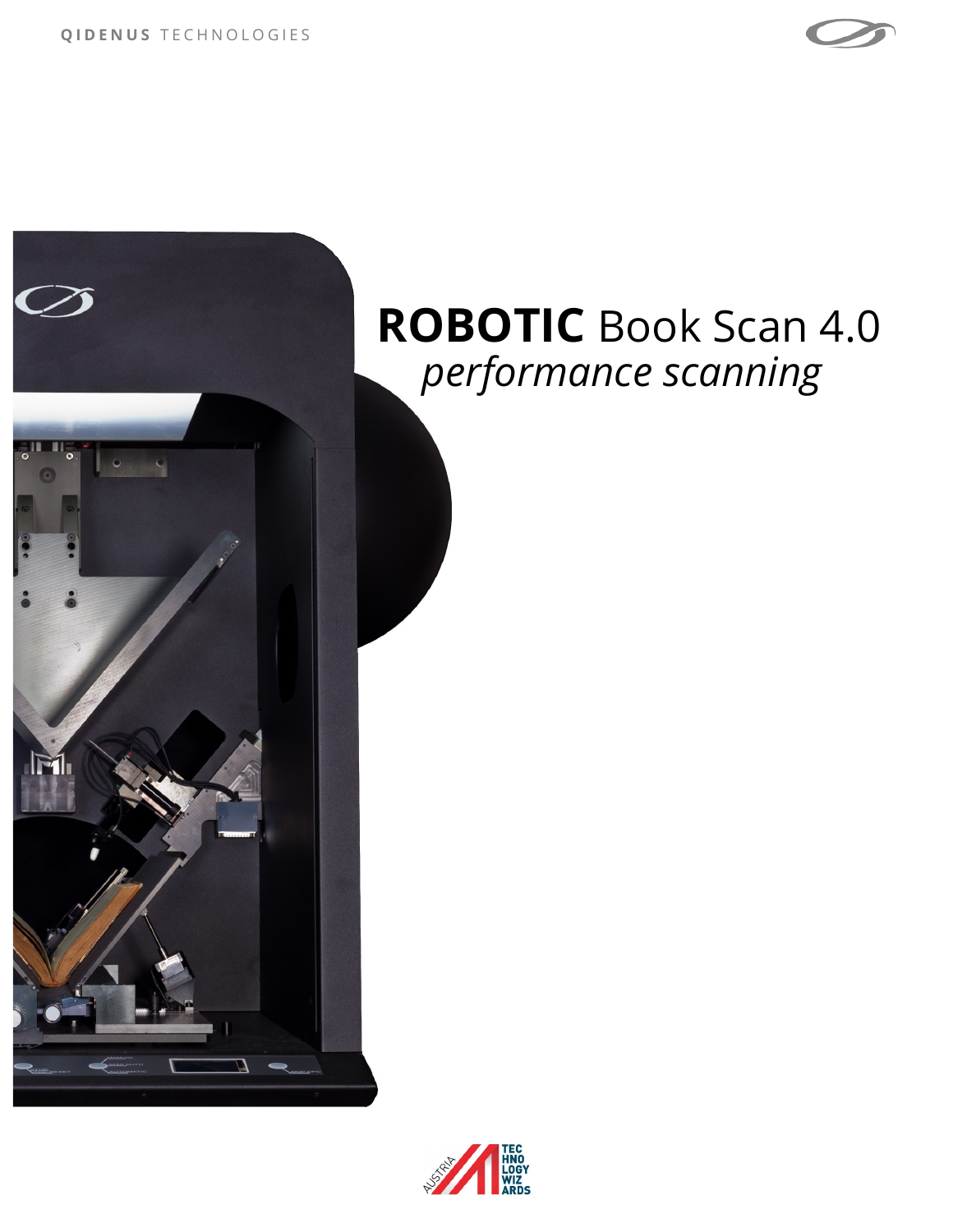

| Max. Cycle Speed                                        | <b>Operating Modes</b>                                        |
|---------------------------------------------------------|---------------------------------------------------------------|
| 2.500 pages/hour                                        | 3 in 1 full-automatic / semi-automatic / manual               |
| <b>Available Sizes</b>                                  |                                                               |
| A3+ // A2                                               | <b>Lighting System</b>                                        |
|                                                         | special designed LED - museum standards                       |
| *customizable on demand                                 | no UV // IR                                                   |
| <b>Book Cradle</b>                                      | <b>V-Shaped Glass-plate</b>                                   |
| 80° opening angle                                       | aluminum light weight frame                                   |
| automatised side flaps                                  | hardened / double coated / 3mm thick glass                    |
| adjustable book spine support                           | *customizable on demand (glass, acryl, easy mount)            |
|                                                         |                                                               |
| A3+ Model                                               | <b>A2 Model</b>                                               |
| max. book size:<br>56cm x 37cm (per page 28 x 37cm)     | max. book size:<br>60cm x 44cm (per page 30 x 44cm)           |
| max. book thickness:<br>12cm                            | max. book thickness:<br>16cm                                  |
| 300 // 400 // 600//1000ppi **<br>image resolution:      | image resolution:<br>300 // 400 // 500//700ppi **             |
| dimensions / weight:<br>104 / 66 / 97cm // 87kg         | dimensions / weight:<br>117 / 80 / 103cm // 99kg              |
|                                                         |                                                               |
| <b>Paper Weight &amp; Quality</b>                       | <b>Page Turning Technology</b>                                |
| 30 - 350 g/m <sup>2</sup> in all textures and qualities | the patented Bionic Finger system in correspondence with its  |
| can scan brittle, acid, torn and single pages           | unique Single Page Control guarantees automated page          |
|                                                         | separation & turning                                          |
|                                                         |                                                               |
|                                                         |                                                               |
| <b>Electronic Control System</b>                        | <b>Single Page Control</b>                                    |
| Beckhoff SPS electronics & security system              | based on light density sensors, the system will automatically |
| user interface connection for system set-up             | measure the density of each page thus assuring that only one  |
|                                                         | page is turned and scanned                                    |
| <b>Color Tone</b>                                       | <b>Image Formats</b>                                          |
| 24 bit color, 8 bit greyscale, 1 bit b/w                | ao.: JPEG, TIFF, Multi-TIFF, RAW, PDF;                        |
|                                                         | *additional format implementation on demand                   |
|                                                         |                                                               |
| <b>QiCapture Software</b>                               | <b>IT System</b>                                              |
| comprehensive SW Suite for image processing, quality    | Processing system for image capturing & batch processing      |
| control, data conversion, workflow management & OCR***  |                                                               |
|                                                         |                                                               |
| Language packs                                          | <b>Automatic Processing</b>                                   |
| German, English, Polish, Russian, Turkmen, Turkish      | creation of templates with predefined settings for fast       |
| *additional language pack implementation on demand      | processing                                                    |
| <b>CMOS Capturing System</b>                            | <b>Optical Lens Systems</b>                                   |
| Canon D-SLR 850D                                        | Sigma 30mm                                                    |
| Canon D-SLR 5D Mark IV                                  | Carl Zeiss 35mm Milvus                                        |
| Canon R5                                                | Carl Zeiss 50mm Milvus                                        |
| FUJI GFX 100// 100S                                     | Carl Zeiss / Sigma/ Fujinon                                   |
| Compatible with all future camera developments          | Compatible with all future lense developments                 |

\* for additional information please contact our technical team \*\* dependent on applied camera system \*\*\* OCR licenses upon request to Qidenus Technologies We reserve the right to make technical changes without notice.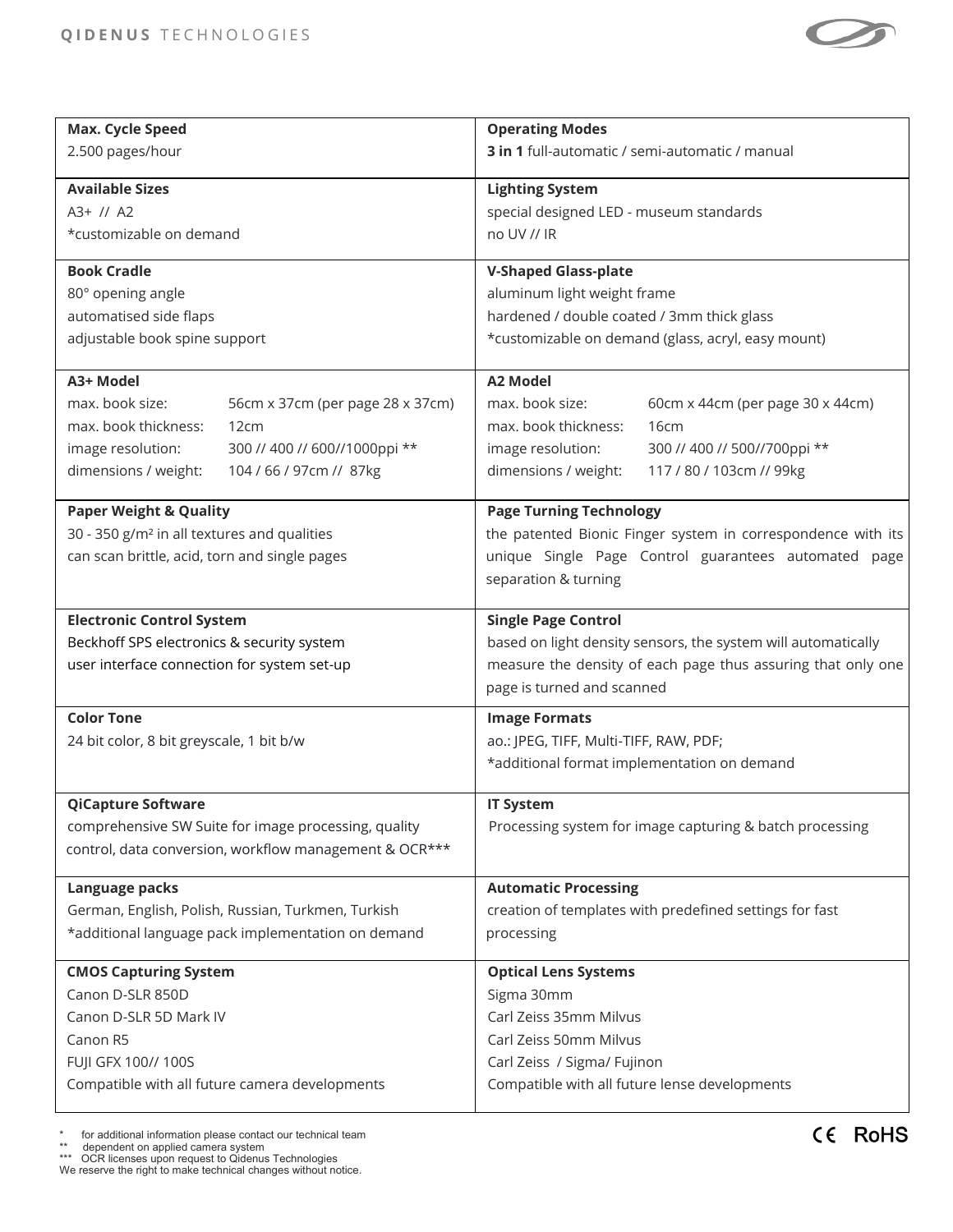

## **ROBOTIC** Book Scan 4.0 [**def.:** robotic book scanner]

This robotic book scanner is a high-speed scanning machine, capable of digitising any bound material automatically, fast and as a result of this economically. The machine is based on a globally patented turning technique [bionic finger system], a unique single page control [light transmittance instrument] and a V-Shaped book cradle, capturing the pages with full format digital cameras. The 3in1 machine with its integrated manual modes allows to process any document with matching dimension.